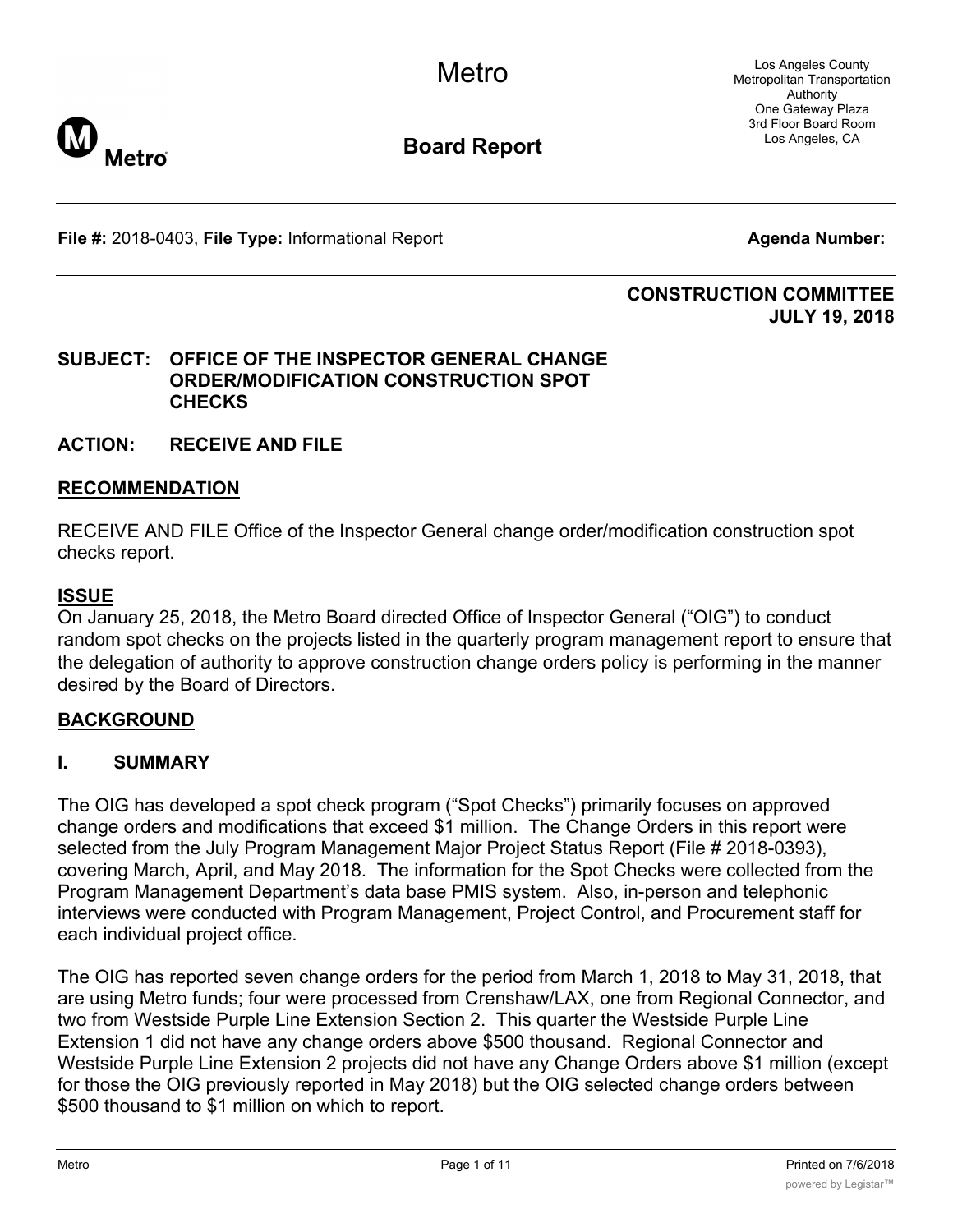We found that four Change Orders were negotiated/approved/executed on average faster than the former Board approval process would have taken. In addition, the negotiated cost for two Change Orders were lower, two were higher, and one was equal based upon the independent cost estimate (ICE) as a measure. Two Change Orders were unilateral actions and no negotiated amount has been agreed upon. For the Change Orders/Modifications the OIG reviewed, some of the Spot Checks have shown that the delegation of authority has, in certain cases, resulted in:

- Minimizing/reducing delay costs,
- · A negotiated amount that was reasonable for the work to be done; and
- · Minimizing construction delays.

## **II. Additions to the OIG Program Description**

Format of report moving forward for the Change Orders, the OIG Spot Checks focus on:

- i. Introduction of Change Order/Modification
- ii. Facts of Change Order
- iii. Scope of Work
- iv. Budget
- v. Time to Execute Change Order
- vi. Recommendations

In regards to the Recommendations made by the OIG, Project Control will work with individual Project Management Field Offices to obtain responses. The responses will be put in a matrix and provided to the OIG within 30 days after the Board report is issued. The OIG will provide Program Management a response in the next quarter OIG construction spot check report (October 2018).

### **DISCUSSION**

### **III. Spot Checks Performed in this Quarter**

## **A. Spot Check #1 - Crenshaw/LAX Transit Project**

This OIG Spot Check report concerns the Crenshaw/LAX Transit Project (Contract C0988), Change Order (CO-00173.4), titled: Fire Rated Conduit and Cable for Tunnel Emergency Lighting.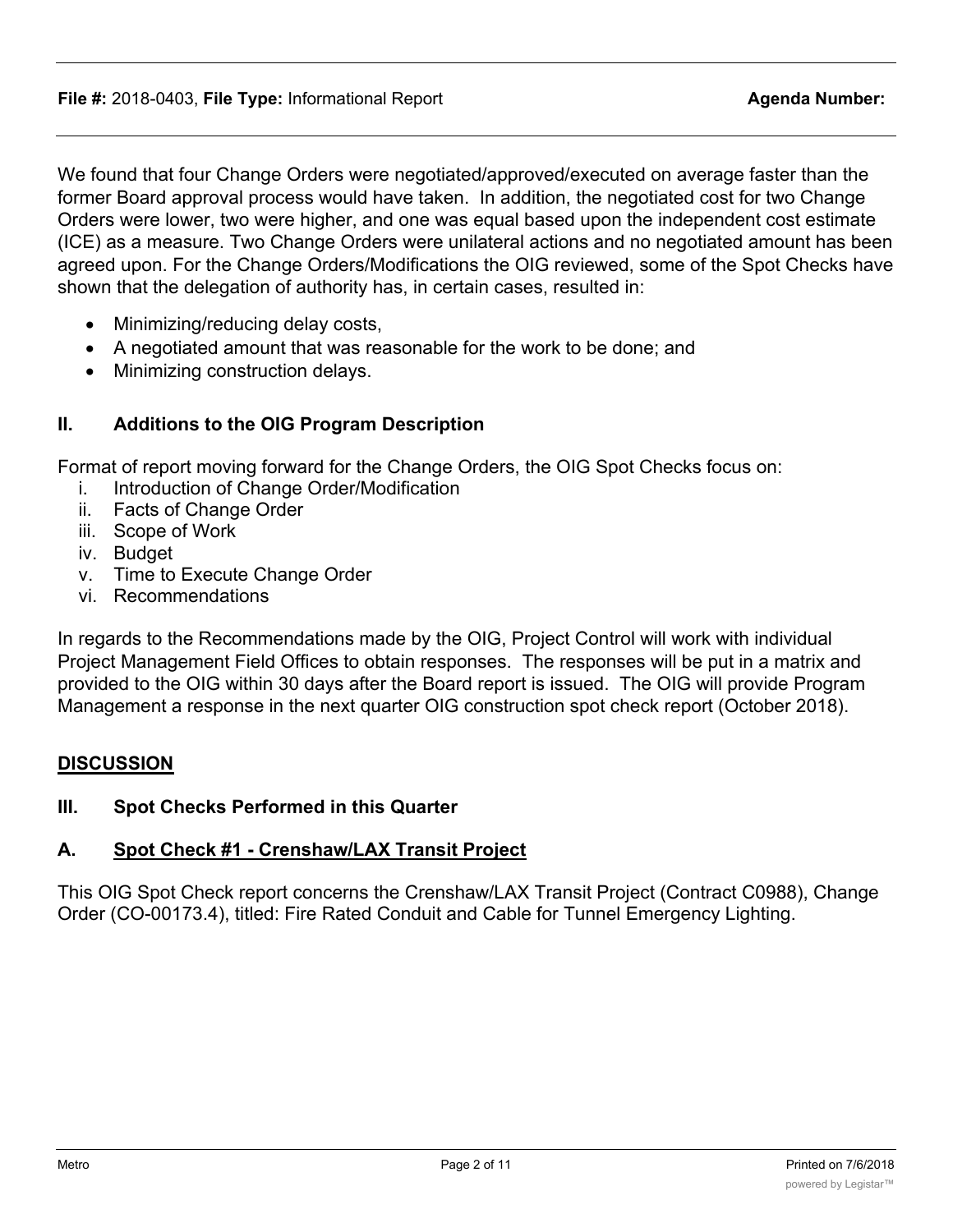#### **Facts of Change Order**

| Description of Change Order CO-00173.4: Fire Rated Conduit and Cable for<br><b>Tunnel Emergency Lighting</b> |                                              |                  |
|--------------------------------------------------------------------------------------------------------------|----------------------------------------------|------------------|
|                                                                                                              | Change Order Dates:                          |                  |
| i.                                                                                                           | Metro initiated Change Order                 | December 6, 2017 |
| ii.                                                                                                          | Unilateral change executed date              | June 15, 2018    |
|                                                                                                              |                                              |                  |
|                                                                                                              | Elapsed Time for Executing Change Order:     |                  |
| iii.                                                                                                         | Using new delegated process                  | 141 work days    |
| iv.                                                                                                          | Estimate using former Board approval process | Still Accruing   |
|                                                                                                              |                                              |                  |
| Cost of Change Order:                                                                                        |                                              |                  |
| ۷.                                                                                                           | Metro independent cost estimate (ICE) *      | \$1,756,013      |
| ۷i.                                                                                                          | Contractor's proposed cost                   | \$7,666,921      |
| vii.                                                                                                         | Unilateral change award amount               | \$1,785,429      |
| viii.                                                                                                        | Negotiated amount over ICE                   | n/a              |
| ix.                                                                                                          | Percentage of negotiated amount over ICE     | n/a              |

**\*** Cost verified by outside independent estimator which was within 10% of ICE.

### **Conclusion**

**Scope of Work** - Metro standard specifications in the contract require a particular material for some cables/pipes for lighting. That material was de-certified by Underwriters Laboratories and is no longer appropriate for use. The change of materials is at several underground locations affecting portal tunnel lighting. Metro Fire Life Safety Group determined other materials as options. The contractor has not agreed to what is the appropriate labor rate to be applied to installation of the new material. To avoid further delays, this change order was issued to proceed to purchase the materials and commence construction, but the labor rate is yet to be agreed upon.

**Budget -** The contractor's proposal, at \$7.67 million, is very high compared to Metro's Independent Cost Estimate (ICE) of \$1.756 million. Metro and the contractor are in agreement on the quantities and material; however, they are not in agreement on the labor rates. A unilateral change order was issued in the amount of \$1,785,429 to authorize the contractor to commence procurement and construction on the cable replacement and not delay the project pending an agreement.

**Schedule -** This change order was issued in December 2017. The total time needed to reach agreement is uncertain. In this case, the new delegation approach utilized by project management mitigates the schedule but, leaves open the risk of proceeding with no agreement on the labor rate.

#### **Recommendation**

The OIG recommendation is to: 1) update the Metro Specifications to list the change in the standards and to include the list of approved alternatives from Metro Fire Life and Safety group; and 2) continue to follow appropriate process to resolve the Change Order dispute.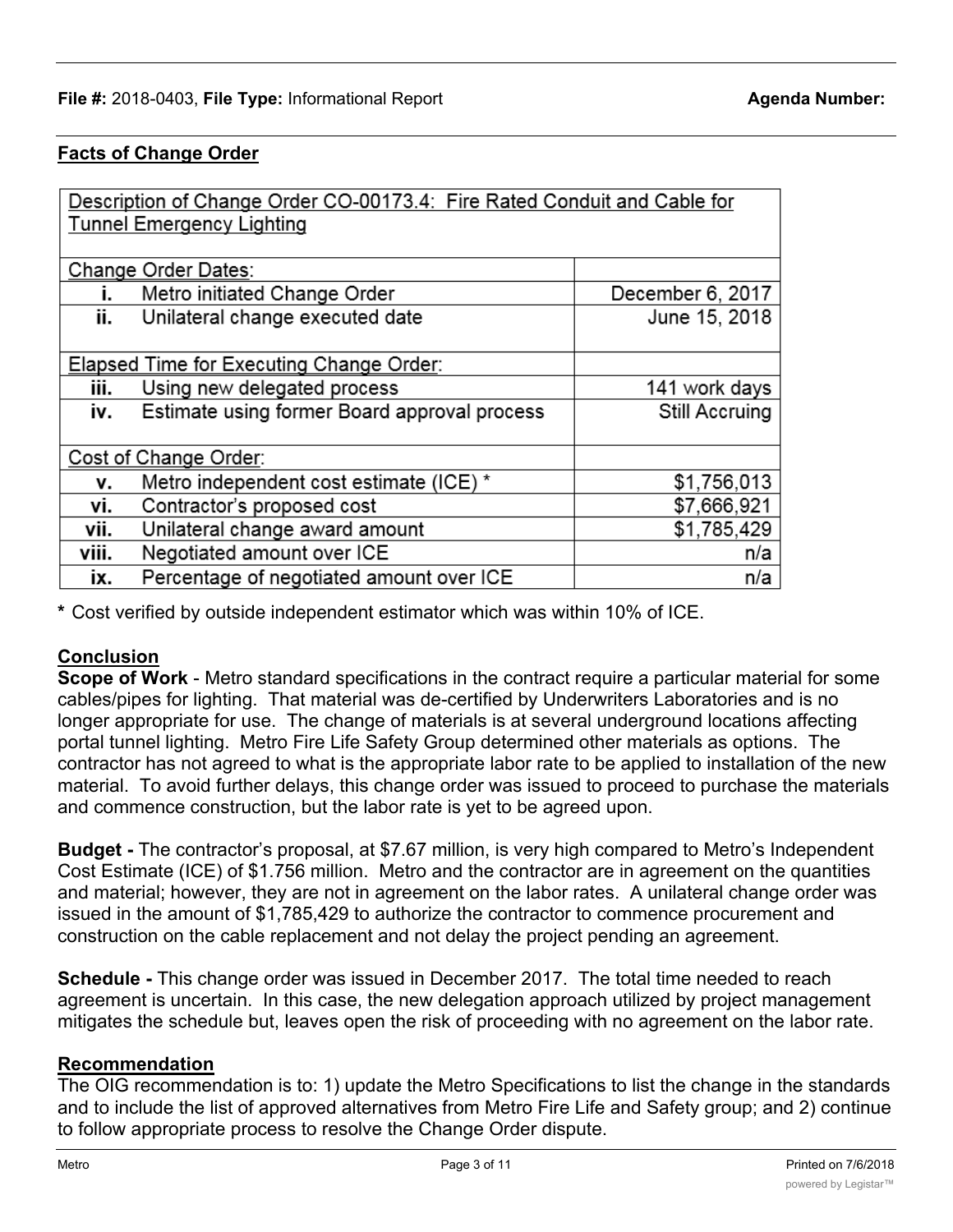## **B. Spot Check #2 - Crenshaw/LAX Transit Project**

This OIG Spot Check report concerns the Crenshaw/LAX Transit Project (Contract C0988), Change Order (CO-00209.1), titled: Preliminary 45 day Acceleration.

## **Facts of Change Order**

| Description of Modification C0980-CO-00209.1: Preliminary 45 day Acceleration |                                              |                |
|-------------------------------------------------------------------------------|----------------------------------------------|----------------|
| Change Order Dates:                                                           |                                              |                |
| i.                                                                            | Metro initiated Change Order                 | March 19, 2018 |
| i.                                                                            | Unilateral change executed date              | March 29, 2018 |
|                                                                               |                                              |                |
|                                                                               | Elapsed Time for Executing Change Order:     |                |
| ii.                                                                           | Using new delegated process                  | 9 work days    |
| iii.                                                                          | Estimate using former Board approval process | Still Accruing |
|                                                                               |                                              |                |
| Cost of Change Order:                                                         |                                              |                |
| iv.                                                                           | Metro independent cost estimate (ICE)        | Not documented |
| ۷.                                                                            | Contractor's proposed cost                   | Not documented |
| ٧i.                                                                           | Unilateral NTE award                         | \$8,000,000    |
| vii.                                                                          | Negotiated amount over/(under) ICE           | n/a            |
| viii.                                                                         | Percentage of negotiated amount over ICE     | n/a            |

### **Conclusion**

**Scope of Work -** In January 2018, the contractor submitted a schedule update that indicated 56 days of schedule delay. Metro's CEO issued a directive letter to the contractor to accelerate the work to complete the project in time for the October 30, 2019, revenue operation date. The CEO directive letter requested two items: first, it proposed a startup/ramp-up period set of activities and costs for the first 45-days; and second, proposed an overall plan by the end of the 45-days for completion of the project on time.

**Budget -** This change order was authorized for up to \$8 million to initiate the first 45-day effort of a schedule recovery for critical activities at various locations along the 8.5-mile Crenshaw project. \$4 million was paid towards this Change Order.

**Schedule -** The new delegation process was completed in only 9 work days.

### **Recommendation**

The OIG recommends Metro continue to explore with the contractor opportunities to accomplish schedule recovery.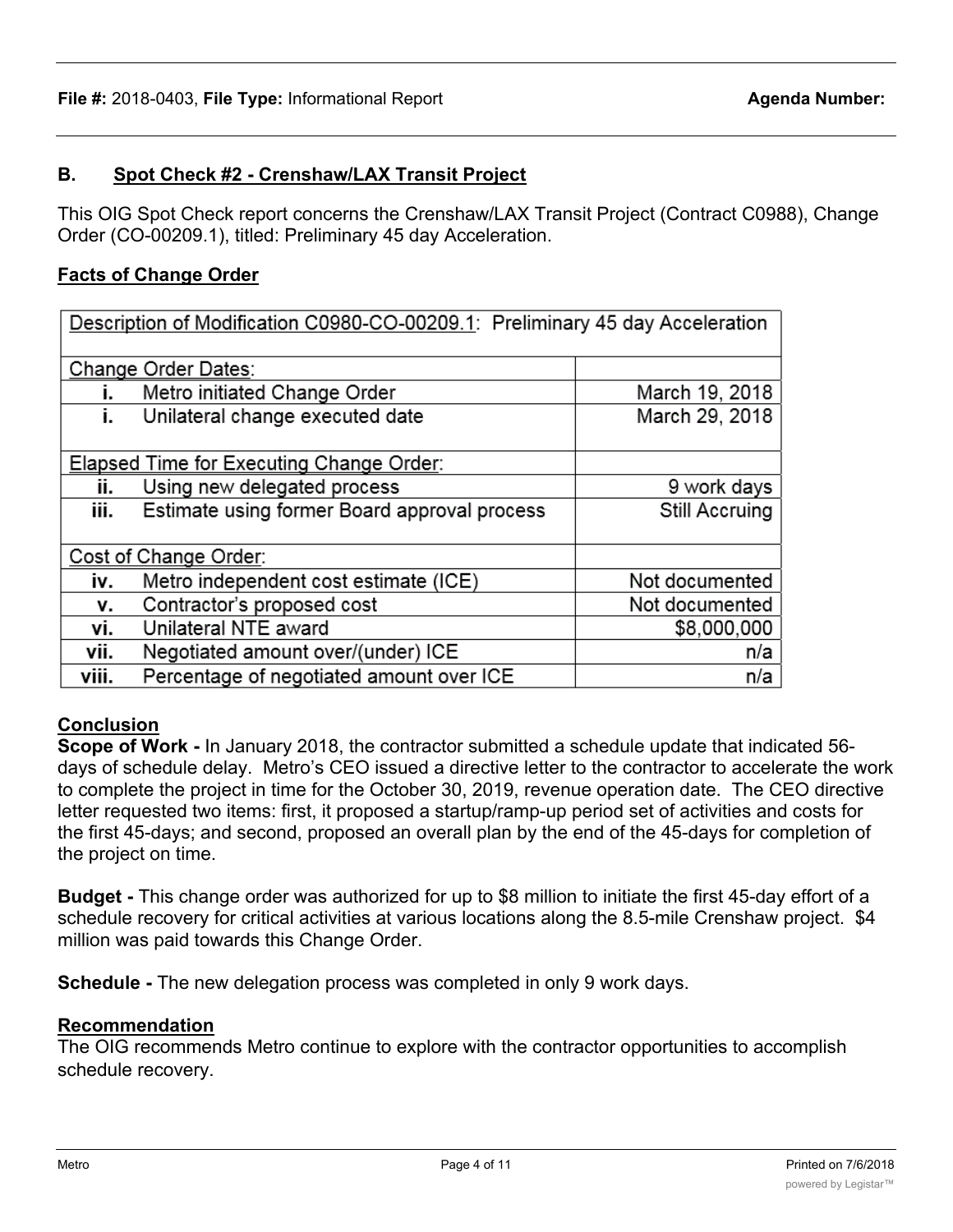## **C. Spot Check #3 - Crenshaw/LAX Transit Project**

This OIG Spot Check report concerns the Crenshaw/LAX Transit Project (Contract C0988), Modification (MOD-00354), titled: COLA request to replace concrete street light and signal poles with steel poles - MLK area.

## **Facts of Change Order**

| Description of Modification -MOD-000354 COLA request to replace concrete |                                              |                   |
|--------------------------------------------------------------------------|----------------------------------------------|-------------------|
| street light and signal poles with steel poles - MLK area                |                                              |                   |
|                                                                          |                                              |                   |
|                                                                          | Change Order Dates:                          |                   |
| İ.                                                                       | Metro initiated Change Notice                | February 27, 2018 |
| ii.                                                                      | Modification Executed                        | June 15, 2018     |
|                                                                          |                                              |                   |
| Elapsed Time for Executing Change Order:                                 |                                              |                   |
| iii.                                                                     | Using new delegated process                  | 75 work days      |
| i۷.                                                                      | Estimate using former Board approval process | 85 work days      |
|                                                                          |                                              |                   |
| Cost of Change Order:                                                    |                                              |                   |
| ۷.                                                                       | Metro independent cost estimate (ICE)        | \$1,369,843       |
| ۷i.                                                                      | Contractor's proposed cost                   | \$1,577,184       |
| Vİİ.                                                                     | Negotiated amount                            | \$1,350,000       |
| viii.                                                                    | Negotiated amount (under) ICE                | ( \$19, 843)      |
| ix.                                                                      | Percentage of negotiated amount under ICE    | (1.45%)           |

## **Conclusion**

**Scope of Work -** This Modification is to remove existing 15-foot concrete pedestrian poles and 40 foot concrete Davit street light poles not within the limits of work of the Crenshaw/LAX project and replace with 40-foot steel Davit light poles between the limits of 48<sup>th</sup> street to Exposition Blvd. The City states this change will make the streetscape have a uniform appearance along the alignment of the project with new city light poles.

**Budget -** The cost associated with this modification is \$1.35 million. The ICE was \$1.37 million. The award was \$19,843 or (-1.45%) below the Metro ICE.

**Schedule -** The new delegation process was utilized for this modification. The time it took to initiate and execute the change order into a modification was 75 work days. Under the former process, the change order would have gone before the June Board, for a total of 85 work days.

### **Recommendation**

This modification might be considered a 'Betterment' and recommend that consideration of a similar value be negotiated with the City to offset this cost in connection with this project.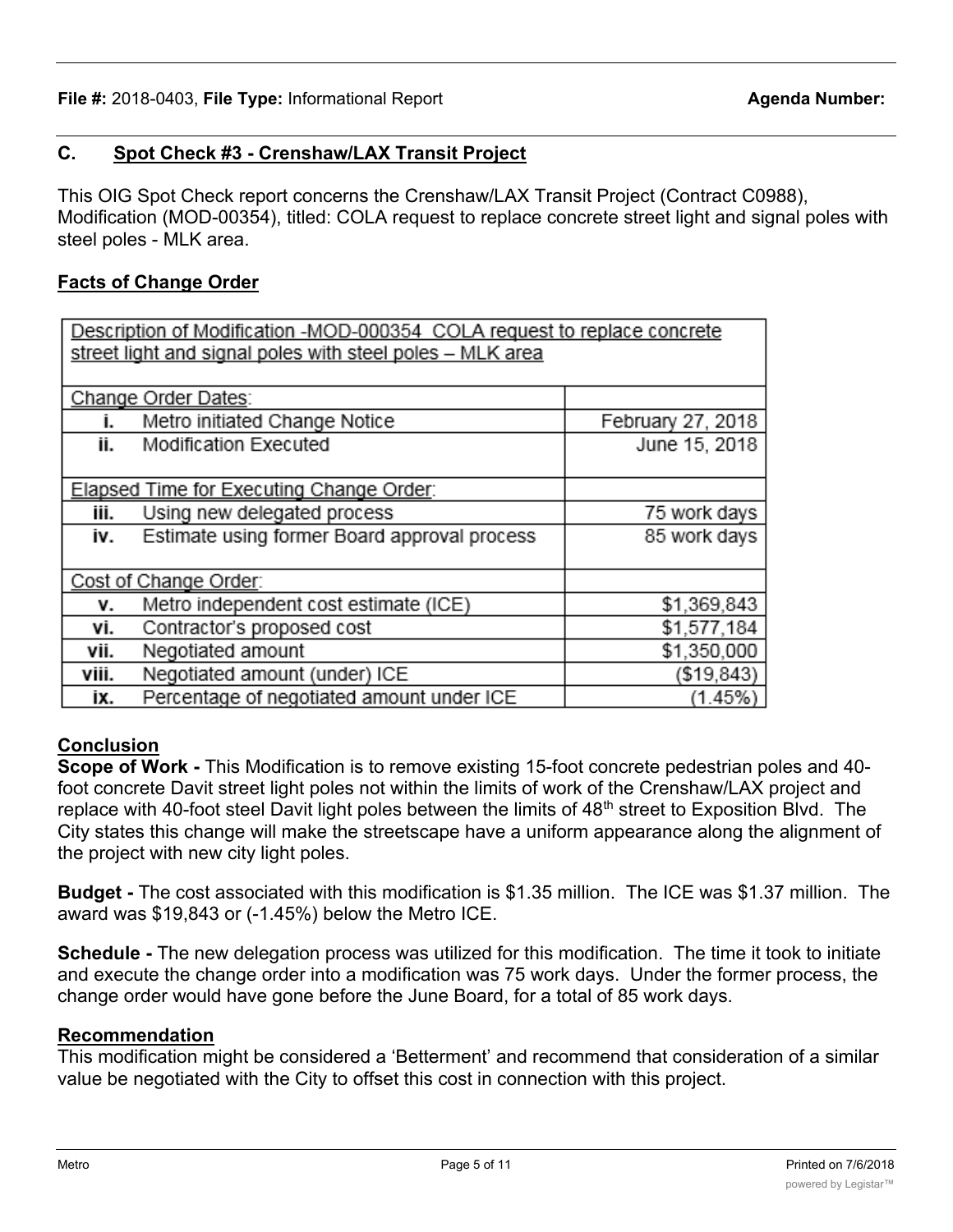# **D. Spot Check #4 - Crenshaw/LAX Transit Project**

This OIG Spot Check report concerns the Crenshaw/LAX Transit Project (Contract E0117), Modification (MOD-00044), titled: E0117 - Phase 3 - MOD-00044 Extend Crenshaw/LAX Phase 3 DSDC and commence Phase 4 system activation.

## **Facts of Change Order**

| Description of Modification -E0117-Phase 3-MOD-00044 Extend      |                                              |                   |
|------------------------------------------------------------------|----------------------------------------------|-------------------|
| Crenshaw/LAX Phase 3 DSDC and commence Phase 4 system activation |                                              |                   |
|                                                                  |                                              |                   |
|                                                                  | Change Order Dates:                          |                   |
| i.                                                               | Metro initiated Change Notice                | February 26, 2018 |
| ii.                                                              | Modification Executed                        | April 11, 2018    |
|                                                                  |                                              |                   |
|                                                                  | Elapsed Time for Executing Change Order:     |                   |
| iii.                                                             | Using new delegated process                  | 33 work days      |
| i۷.                                                              | Estimate using former Board approval process | 64 work days      |
|                                                                  |                                              |                   |
| Cost of Change Order:                                            |                                              |                   |
| ۷.                                                               | Metro independent cost estimate (ICE)        | \$5,456,542       |
| ۷i.                                                              | Contractor's proposed cost                   | \$5,500,000       |
| vii.                                                             | Negotiated amount                            | \$5,500,000       |
| viii.                                                            | Negotiated amount over ICE                   | \$43,458          |
| ix.                                                              | Percentage of negotiated amount over ICE     | 0.796%            |

# **Conclusion**

**Scope of Work -** This modification is to extend the Phase 3 Design Services of the Design Build Construction contract during this critical junction of construction to avoid any disruption with the design. Additionally, this modification is to formally kickoff Phase 4 of the System Activation Support Services. The designers will provide support to Metro in the last two years with system testing and rail activation support.

**Budget -** The funds of \$6 million are within the original approved budget, no additional funds are requested. \$500 thousand is for the design support of Division 16 Southwestern Yard, and \$5.5 million is for the stations, rail, and tunnels. The ICE was in the amount for \$5.456 million and the negotiated amount for Phase 4 is \$5.5 million this is 0.706% above the Metro ICE.

**Schedule -** The new delegation process was utilized for the modification within a total of 33 work days. By using the previous Board process, the modification would have gone before the May Committee/Board meeting for a total of 64 work days. The wait time for the additional month could have disrupted the design build contract.

# **Recommendation** - None.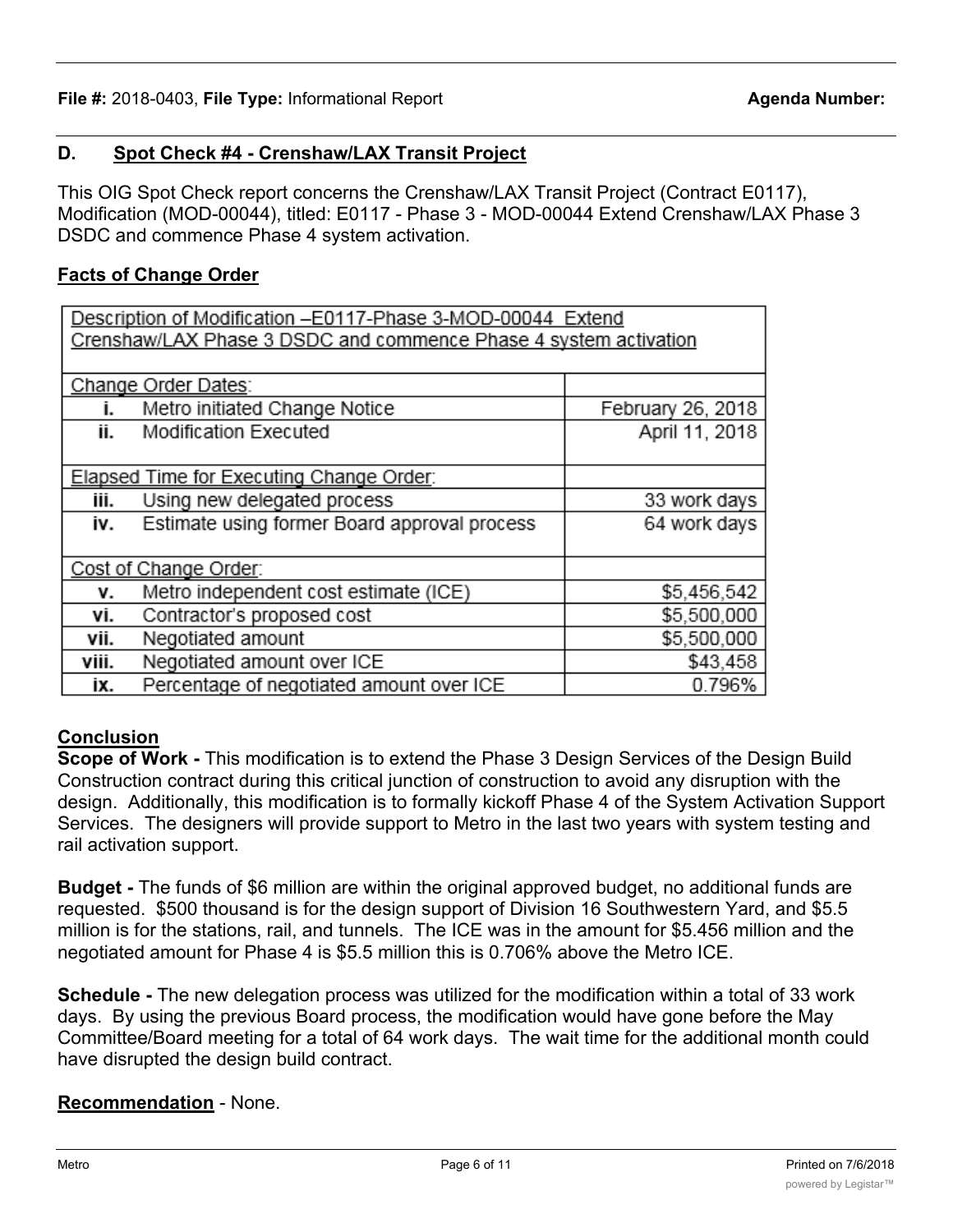## **E. Spot Check #5 - Regional Connector Transit Project**

This OIG Spot Check report concerns the Regional Connector Transit Project (Contract C0980), Modification (MOD-00119), titled: Additional Special Conditions to Cal/OSHA Tunnel Classification through March 31, 2018. This quarter the Regional Connector did not have any Change Orders/Modifications greater than \$1 million dollars (that were not previously reported by the OIG), the highest modification was chosen at \$585,148.

## **Facts of Change Order**

| Description of Modification - Additional of Special Conditions to Cal/OSHA |                                                 |                  |
|----------------------------------------------------------------------------|-------------------------------------------------|------------------|
| Tunnel Classification through March 31, 2018                               |                                                 |                  |
|                                                                            |                                                 |                  |
|                                                                            | Change Order Dates:                             |                  |
| i.                                                                         | Metro initiated Change Notice                   | October 12, 2017 |
| ii.                                                                        | Modification Executed                           | March 29, 2018   |
|                                                                            |                                                 |                  |
|                                                                            | <b>Elapsed Time for Executing Change Order:</b> |                  |
| iii.                                                                       | Using new delegated process                     | 113 work days    |
| i۷.                                                                        | Estimate using former Board approval process    | 153 work days    |
|                                                                            |                                                 |                  |
| Cost of Change Order:                                                      |                                                 |                  |
| ۷.                                                                         | Metro independent cost estimate (ICE)           | \$585,148        |
| ۷i.                                                                        | Contractor's proposed cost                      | \$782,389        |
| Vii.                                                                       | Negotiated amount                               | \$585,148        |
| viii.                                                                      | Negotiated amount = ICE                         | \$0              |
| ix.                                                                        | Percentage of negotiated amount over ICE        | 0%               |

## **Conclusion**

**Scope of Work -** This modification was due to a change in scope because on April 6, 2017, the project experienced methane gas discharge from the ground that exceeded the 5% of the lower explosive limit threshold of the Cal/OSHA tunnel safety orders. In response, Cal/OSHA revised on April 10, 2017 the underground classification requiring continuous full-time gas monitoring be performed by a State of California certified gas tester exclusively dedicated to monitor in the bored tunnels, cross passageways and caverns for safety of Metro and contractor workers'. This continuous monitoring occurred through March 31, 2018. The requirement was later modified by Cal/OSHA to exclude caverns, consequently reducing the amount of time for gas testing. While the Special Condition of continuous gas testing in the cavern has been lifted, Metro and the contractor will continue to operate under customary testing requirements of every 4 hours established by the Tunnel Safety Orders of Cal/OSHA through the end of the project for Metro and contractor workers' safety.

**Budget -** This change notice and original rough order of magnitude (ROM) was first thought to be three times higher at \$1.5 million, but after clarification of intent, removing the cavern from the continuous testing requirement, and interpretation of the contract, it was negotiated for a lower amount of \$585,148. The ICE was at \$585,148 and the contractors' proposal was \$782,389. The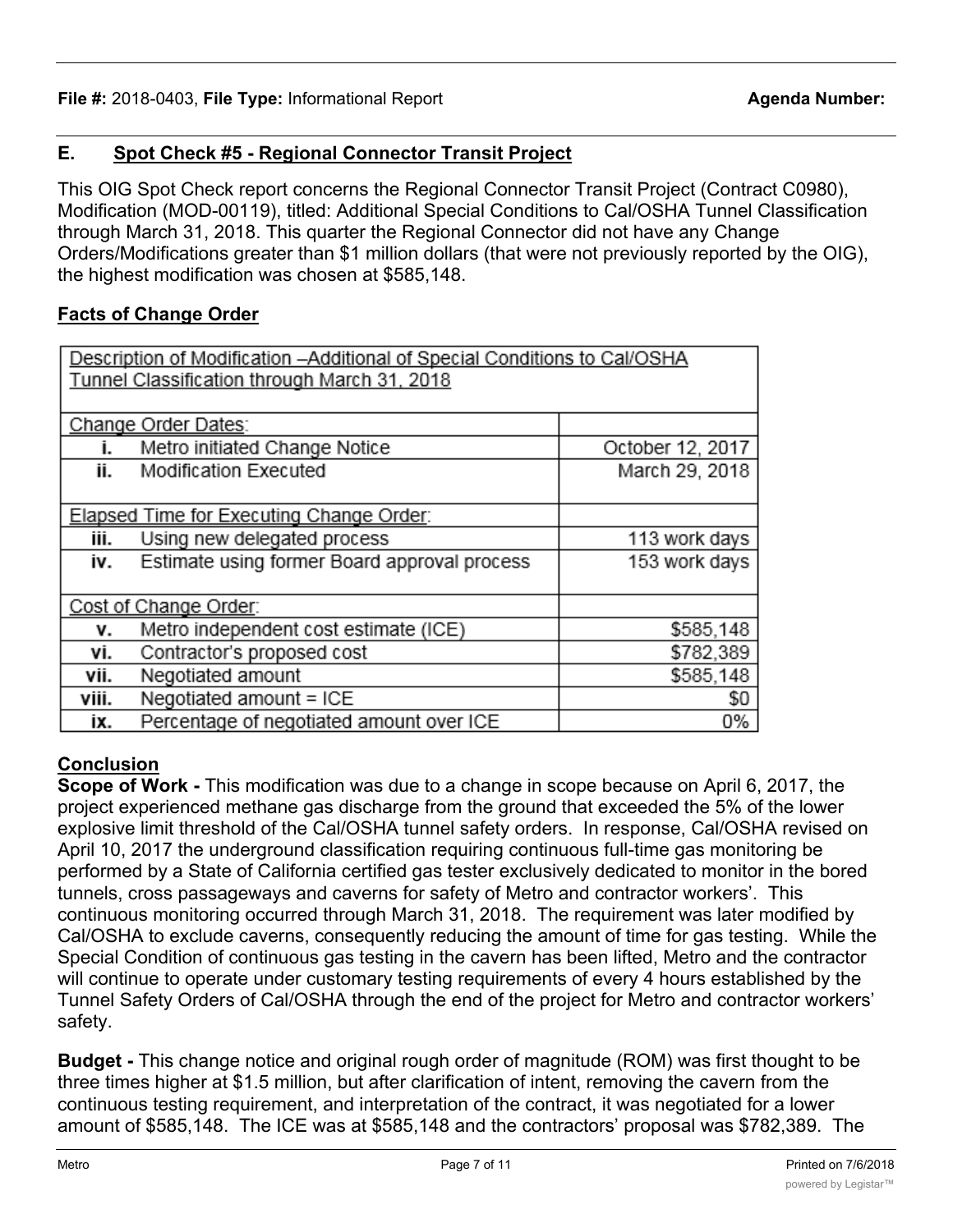award was for the same amount as the ICE.

**Schedule -** The schedule in counting the work days began last year when the change notice was initiated October 12, 2017. The methane gas incident occurred on April 6, 2017, and the contractor was monitoring according to Cal/OSHA requirements for 6 months until the contractor submitted the request for a change. The initial change notice was then put into the system. Quotes were received from the contractor and scope was updated on March 23, 2018. Procurement was able to quickly execute the modification on March 29, just 5 work days later. Counting from the time (for uniformity of the report) the change notice was initiated, the count is 113 work days. The delegation process allowed procurement to move quickly once all documents were received. If the Board process was utilized the report would have gone to the May Committee/Board meeting, a total of 153 work days.

### **Recommendation**

OIG recommends that during coordination meetings, between project management of Regional Connector and of Westside Purple Line Extensions 1, 2 & 3, communicate Lessons Learned concerning gas emissions monitoring when tunneling in this region to ensure timely notification and coordination with Cal/OSHA once a notifiable event occurs.

### **F. Spot Check #6 - Westside Purple Line Extension - Section 2 Transit Project**

This OIG Spot Check report concerns the Westside Purple Line Extension Section 2 Transit Project (Contract C1120), Modification (MOD-00011), titled: Temp K-rail Noise Barrier - AUR Work. This quarter Westside Purple Line Extension 2 did not have any Change Orders/Modifications greater than \$1 million dollars (that were not previously reported by OIG); the highest modification was chosen at \$978,982.00.

### **Facts of Change Order**

| Description of Modification - Temp K-Rail Noise Barrier - AUR Work |                                              |                |
|--------------------------------------------------------------------|----------------------------------------------|----------------|
| Change Order Dates:                                                |                                              |                |
| İ.                                                                 | Metro initiated Change Notice                | April 13, 2018 |
| İİ.                                                                | Modification Executed                        | May 18, 2018   |
|                                                                    |                                              |                |
|                                                                    | Elapsed Time for Executing Change Order:     |                |
| iii.                                                               | Using new delegated process                  | 26 work days   |
| i۷.                                                                | Estimate using former Board approval process | 51 work days   |
|                                                                    |                                              |                |
| Cost of Change Order:                                              |                                              |                |
| ۷.                                                                 | Metro independent cost estimate (ICE)        | \$985,765      |
| ٧İ.                                                                | Contractor's proposed cost                   | \$1,033,914    |
| vii.                                                               | Negotiated amount                            | \$978,982      |
| viii.                                                              | Negotiated amount (under) ICE                | (\$6,783)      |
| ix.                                                                | Percentage of negotiated amount under ICE    | (0.69%)        |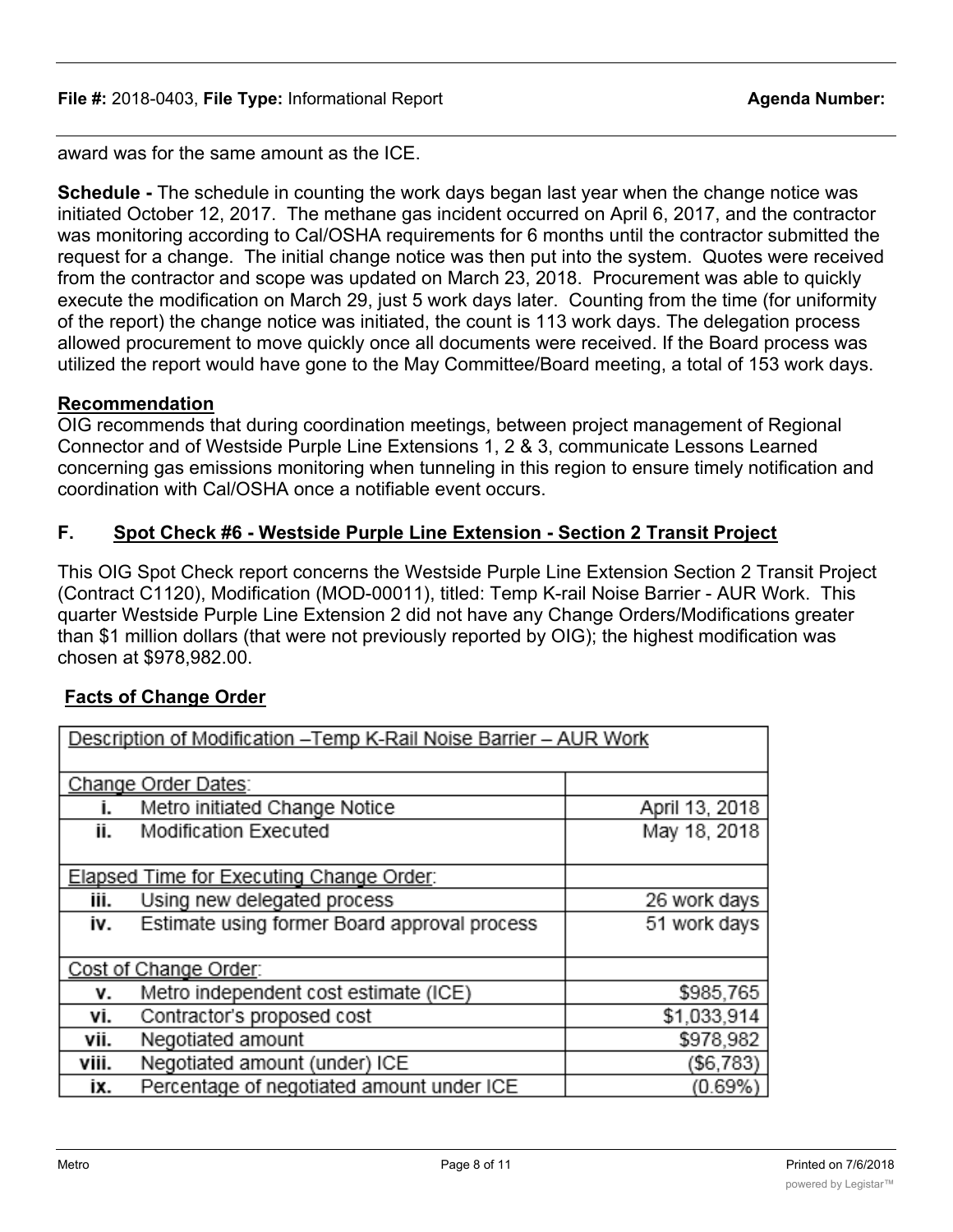## **Conclusion**

**Scope of Work -** This modification is for the addition of installing temporary noise barrier panels to the top of K-Rails in the City of Beverly Hills along Wilshire Blvd. In addition to the sound wall system, the contractor is to provide management, coordination, professional services, labor, equipment and materials for this modification to the contract. This modification notes the removal of chain link fencing with green or brown screen with sound blankets (inside) that was listed in the original scope of work. The Data Sheet states, the City of Beverly Hills has requested the use of panels for Public Information Graphics. These K-Rails with panels will provide worksite traffic control along Wilshire Blvd from Beverly Drive to Rexford Drive and enable longer working hours for the Advance Utility Relocation of AT&T and SoCal Gas.

**Budget -** The modification was negotiated down to \$978,982 which is \$6,783 below the ICE of \$985,765. The contractors' proposal came in at \$1,033,914. This is a savings of 0.69% below the ICE.

**Schedule -** Metro management used the new delegation process to quickly move this modification forward. The change notice was first created on April 13, 2018 and executed on May 18, 2018 for a total of 26 work days. Using the former Board process, this change notice would have come before the June Committee/Board meeting for a total process time of 51 work days.

### **Recommendation**

1. The OIG recommends for work activities along an open city street (center of roadway) to add the option into future Scopes of Work to consider use of plywood barrier panels set into K-Rail when noise and working hours are extraordinary factors versus chain link fence with screens and sound blankets.

2. Plywood panels set into K-Rail enable longer working hours as compared to the standard traffic cones. This form of traffic control can also be set up and left in place during long work periods. The OIG recommends writing into Metro's Standard Specifications, for long duration activities, the option of utilizing plywood barriers set into K-Rail for traffic control plans to maximize the work hours and assist in traffic control.

3. The OIG further recommends that, this form of barrier be recorded in Lessons Learned and considered for the Westside Purple Line Extension Section 3. Program Management may consider it in meetings between Section 2 and Section 3 to share Lessons Learned.

## **G. Spot Check #7 - Westside Purple Line Extension - Section 2 Transit Project**

This OIG Spot Check report concerns the Westside Purple Line Extension Section 2 Transit Project (Contract C1120), Modification (MOD-00012), titled: Oil Line Abatement at Launch Box Century City/Constellation Station (CCCS). This quarter Westside Purple Line Extension 2 did not have any Change Orders/Modifications greater than \$1 million dollars (that were not previously reported by OIG); the second highest modification was chosen at \$757,306.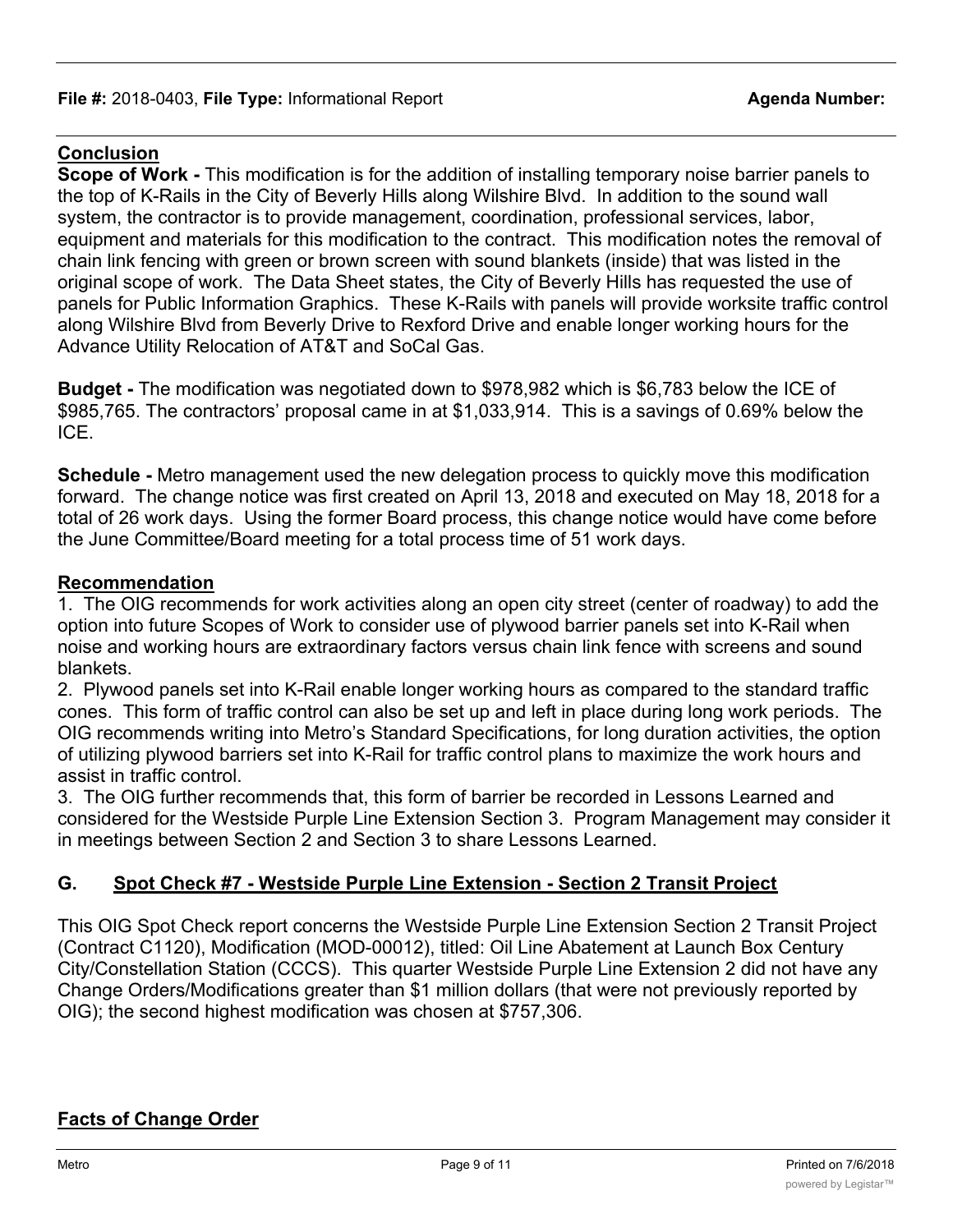| Description of Modification - Oil Line Abatement at Launch Box Century |                                              |                |
|------------------------------------------------------------------------|----------------------------------------------|----------------|
| City/Constellation Station (CCCS)                                      |                                              |                |
|                                                                        |                                              |                |
|                                                                        |                                              |                |
|                                                                        | Change Order Dates:                          |                |
| İ.                                                                     | Metro initiated Change Notice                | March 29, 2018 |
| ii.                                                                    | Modification Executed                        | May 18, 2018   |
|                                                                        |                                              |                |
| Elapsed Time for Executing Change Order:                               |                                              |                |
| iii.                                                                   | Using new delegated process                  | 37 work days   |
| İ٧.                                                                    | Estimate using former Board approval process | 66 work days   |
|                                                                        |                                              |                |
| Cost of Change Order:                                                  |                                              |                |
| ۷.                                                                     | Metro independent cost estimate (ICE)        | \$672,668      |
| ٧i.                                                                    | Contractor's proposed cost                   | \$801,420      |
| vii.                                                                   | Negotiated amount                            | \$757,306      |
| viii.                                                                  | Negotiated amount over ICE                   | \$84,638       |
| ix.                                                                    | Percentage of negotiated amount over ICE     | 12.6%          |

## **Conclusion**

**Scope of Work -** This modification has the contractor complete the abatement of abandoned asbestos lined oil pipelines. This modification includes licensed hazardous waste haulers and disposal of materials containing asbestos. All work is to be performed by trained asbestos workers and supervision of certified asbestos contractors. Air monitoring must be conducted, and samples collected and analyzed. A site-specific Health and Safety plan must be prepared prior to any work. The asbestos containing material surrounding the inner product pipe was an unforeseen condition and not anticipated during the design phase.

**Budget -** The final cost associated with this modification was \$757,306. The ICE was \$672,668 and the contractors' proposal was \$801,420. The final price of the modification was \$84,638 or 12.6% higher than the ICE but lower than the contractor's proposal.

**Schedule -** Using the new delegation process Metro was able to create, process and, execute the modification in 37 work days. Using the prior Board approval process, the report would have been ready in time for the June Committee/Board meeting, a total of 66 work days.

### **Recommendation**

This is a potential CERCLA (Comprehensive Environmental Response, Compensation, and Liability Act, also known as Superfund. Passed in 1980) remediation that Metro should evaluate and pursue if appropriate to recover funds from the previous property owners. Metro may be entitled to proceed against the previous line of owners and recover damages for the clean-up of the abandoned oil pipelines that are asbestos lined causing the pollution.

The OIG recommends that Metro's Engineering Program Management provide information on this matter to allow Metro's Legal department to assist in making this determination.